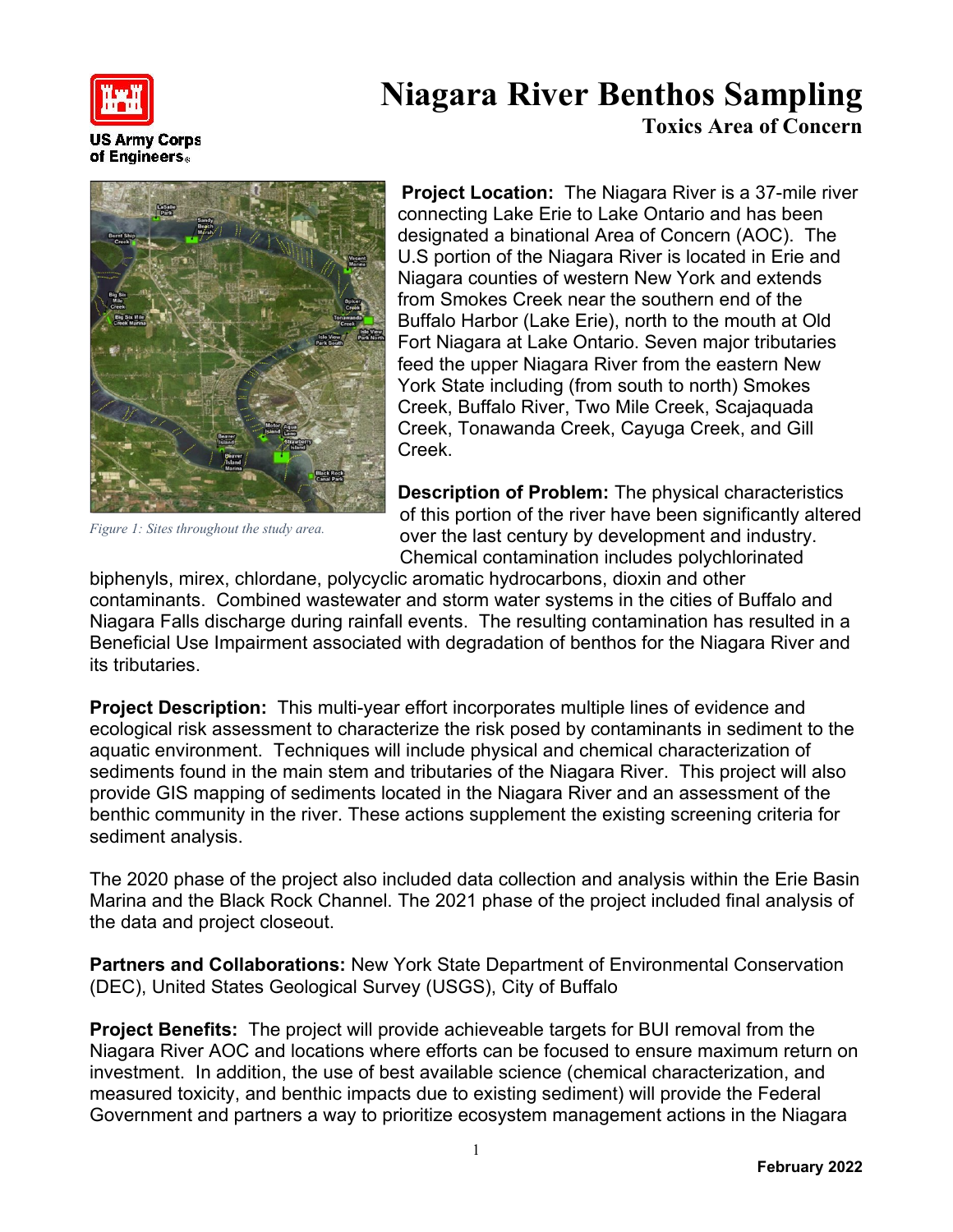River Area of Concern.



**Project Status:** Year 2 sediment sampling was completed in

September 2018. Evaluation and risk assessment of sediment was undertaken FY19-FY21



*Figure 2: Examples of grab sediment samples. A) typical coarse-grained sediment, B) fine grained muddy sediment and C) muddy sediment with gravel*



*Figure 3: Results of sediment analysis for one study area.*